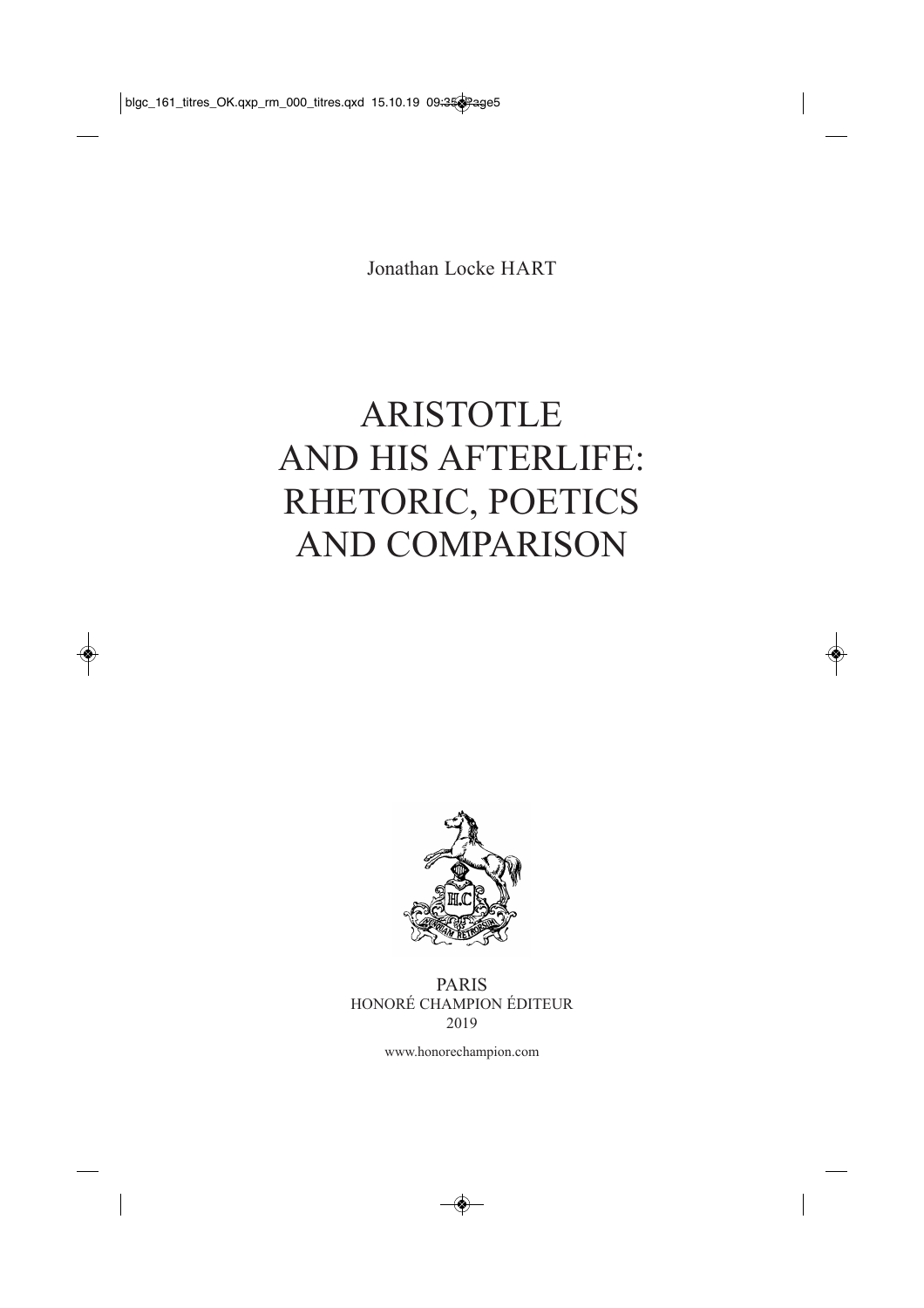## **TABLE OF CONTENTS**

| PREFACE AND ACKNOWLEDGEMENTS                                                                | 9   |
|---------------------------------------------------------------------------------------------|-----|
| <b>CHAPTER ONE</b><br><b>INTRODUCTION:</b>                                                  |     |
| FROM WAYS OF COMPARISON TO ARISTOTLE                                                        | 13  |
| <b>CHAPTER TWO</b>                                                                          | 25  |
| <b>CHAPTER THREE</b><br>RHETORIC AND STYLE                                                  | 43  |
| <b>CHAPTER FOUR</b><br>PERSUASION AND STYLE                                                 | 61  |
| <b>CHAPTER FIVE</b>                                                                         |     |
| ARISTOTLE, NATURAL SLAVERY<br>AND THE NEW WORLD                                             | 75  |
| <b>CHAPTER SIX</b><br>ARISTOTLE, HYBRIDITY AND OTHERS                                       | 103 |
| <b>CHAPTER SEVEN</b><br>ARISTOTLE, SHAKESPEARE AND HISTORY<br>AND LITERATURE AS PERFORMANCE | 125 |